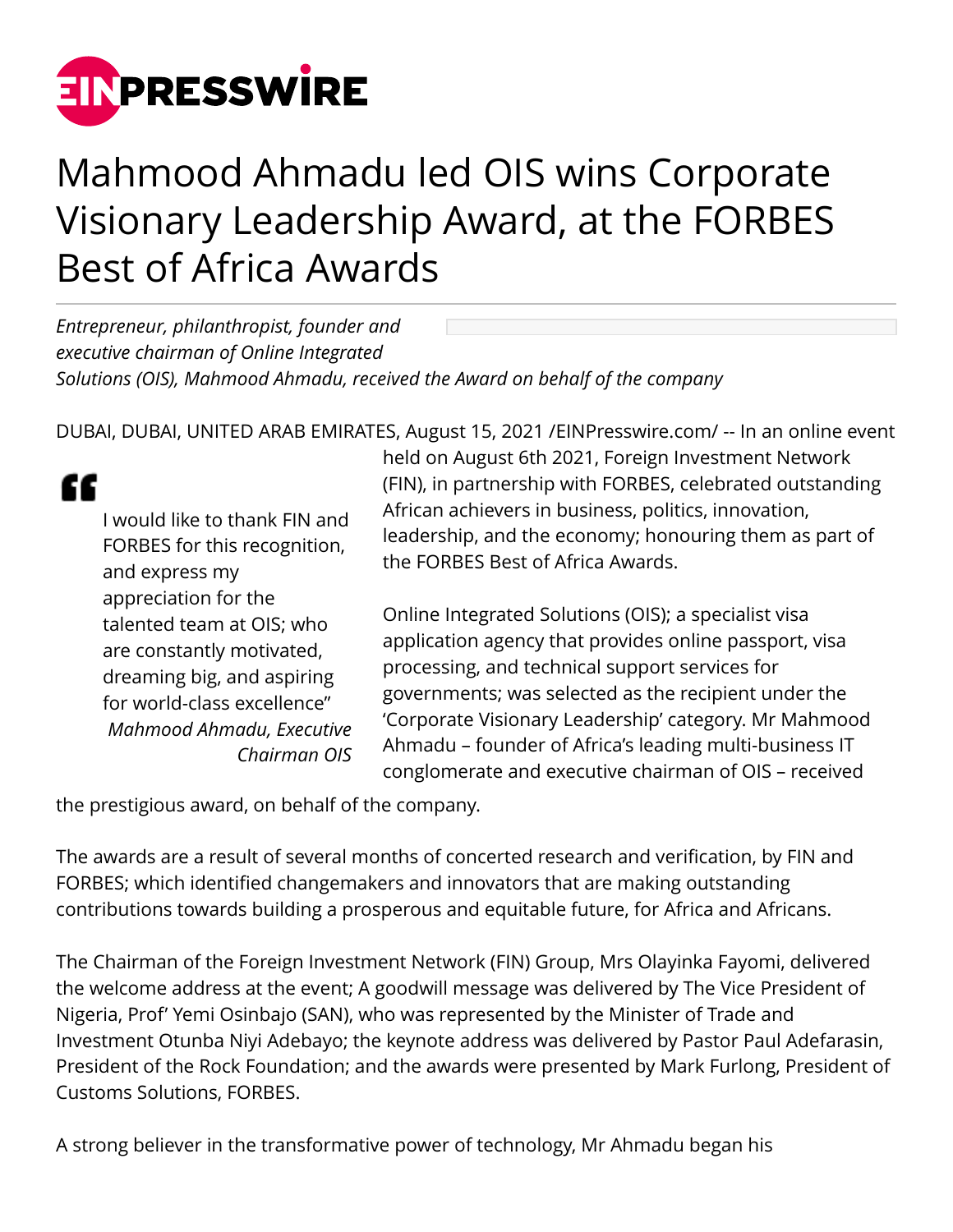entrepreneurial career at a young age. In the years since, his business interests have come to span the Mining, Real Estate, Construction, Agriculture, Bottled Water, Eeducation, E-healthcare, and Fintech industries; with a current footprint extending across 53 nations, in 5 continents. OIS is part of Mr Ahmadu's vision for a future-ready and digitally empowered Africa.

Responding to the recognition, Mr Ahmadu thanked the Foreign Investment Network and FORBES, as well as his team of colleagues at OIS; congratulating them on their collective commitment to a technology led transformation across Africa.



"I would like to thank FIN and FORBES for

this recognition, and express my appreciation for the talented team at OIS; who are constantly motivated, dreaming big, and aspiring for world-class excellence". Further "As a conglomerate, we are proud of our team, their conviction and hardwork, which are the key to the rise of a world class IT conglomerate. We are also proud of our African roots, and passionate about empowering our customers with innovative solutions.

## About Mr Mahmood Ahmadu, Chairman of Online Integrated Solutions

As the Chairman of Online Integrated Solutions, Mr Mahmood Ahmadu's entrepreneurial vision has empowered financial inclusion across Africa. Under his stewardship Online Integrated Solutions has emerged as a 'one-stop-shop' for Caribbean and African businesses, and a point of contact between these regions and global markets, particularly the Middle East and Far East Asia. Mr Ahmadu is a strong believer in giving people and businesses the tools to empower themselves and leverage their talents, to becoming competitive innovators at a global scale.

Mr Ahmadu is a two time Forbes award recipient, having been honoured last (2020) with Forbes Outstanding African Leader award.

## About Online Integrated Solutions (OIS)

An official partner to a number of diplomatic missions, OIS is a specialist visa and passport application agency that manages visa and passport issuance related administrative and nonjudgemental tasks. The company ensures the security and confidentiality of client information, and has instituted a series of streamlined processes and best practices in its operations. OIS's partnership with diplomatic missions enables faster and informed decision making, in consular